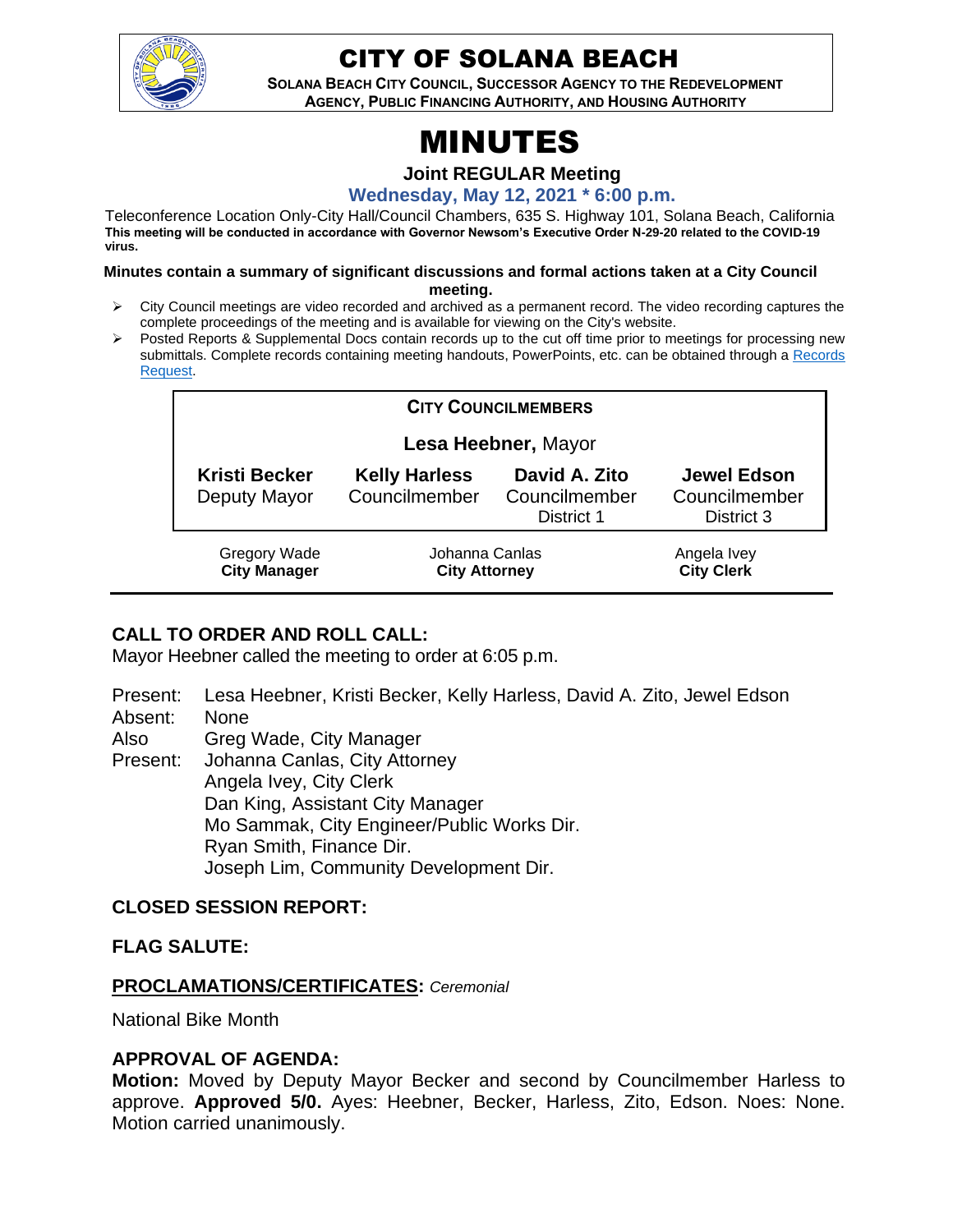#### **ORAL COMMUNICATIONS: None**

#### **COUNCIL COMMUNITY ANNOUNCEMENTS / COMMENTARY:**

*An opportunity for City Council to make brief announcements or report on their activities. These items are not agendized for official City business with no action or substantive discussion.* 

#### **A. CONSENT CALENDAR:** (Action Items) (A.1. - A.6.)

*Note to Public: Refer to Public Participation for information on how to submit public comment.* 

Items listed on the Consent Calendar are to be acted in a single action of the City Council unless pulled for discussion.

Any member of the public may address the City Council on an item of concern by submitting written correspondence for the record to be filed with the record or by registering to join the virtual meeting online to speak live, per the Public Participation instructions on the Agenda. The maximum time allotted for each speaker is THREE MINUTES (SBMC 2.04.190).

Those items removed from the Consent Calendar by a member of the Council will be trailed to the end of the agenda, while Consent Calendar items removed by the public will be discussed immediately after approval of the Consent Calendar.

#### **A.1. Minutes of the City Council.**

Recommendation: That the City Council

1. Approve the Minutes of the March 24, 2021 and April 14, 2021 City Council Meetings.

Minutes [http://www.ci.solana-beach.ca.us/index.asp?SEC=F0F1200D-21C6-4A88-8AE1-0BC07C1A81A7&Type=B\\_BASIC](http://www.ci.solana-beach.ca.us/index.asp?SEC=F0F1200D-21C6-4A88-8AE1-0BC07C1A81A7&Type=B_BASIC)

**Motion:** Moved by Councilmember Edson and second by Deputy Mayor Becker to approve. **Approved 5/0.** Ayes: Heebner, Becker, Harless, Zito, Edson. Noes: None. Motion carried unanimously.

**A.2. Register Of Demands.** (File 0300-30)

Recommendation: That the City Council

1. Ratify the list of demands for April 10, 2021 – April 23, 2021.

#### [Item A.2. Report \(click here\)](https://solanabeach.govoffice3.com/vertical/Sites/%7B840804C2-F869-4904-9AE3-720581350CE7%7D/uploads/Item_A.2._Report_(click_here)_-_5-12-21_O.pdf)

**Motion:** Moved by Councilmember Edson and second by Deputy Mayor Becker to approve. **Approved 5/0.** Ayes: Heebner, Becker, Harless, Zito, Edson. Noes: None. Motion carried unanimously.

#### **A.3. General Fund Budget Adjustments for Fiscal Year 2020/21.** (File 0330-30)

Recommendation: That the City Council

1. Receive the report listing changes made to the Fiscal Year 2020-2021 General Fund Adopted Budget.

```
Item A.3. Report (click here)
```
*Posted Reports & Supplemental Docs contain records up to the cut off time, prior to the start of the meeting, for processing new submittals. The final official record containing handouts, PowerPoints, etc. can be obtained through a Records Request to the City Clerk's Office.*

**Motion:** Moved by Councilmember Edson and second by Deputy Mayor Becker to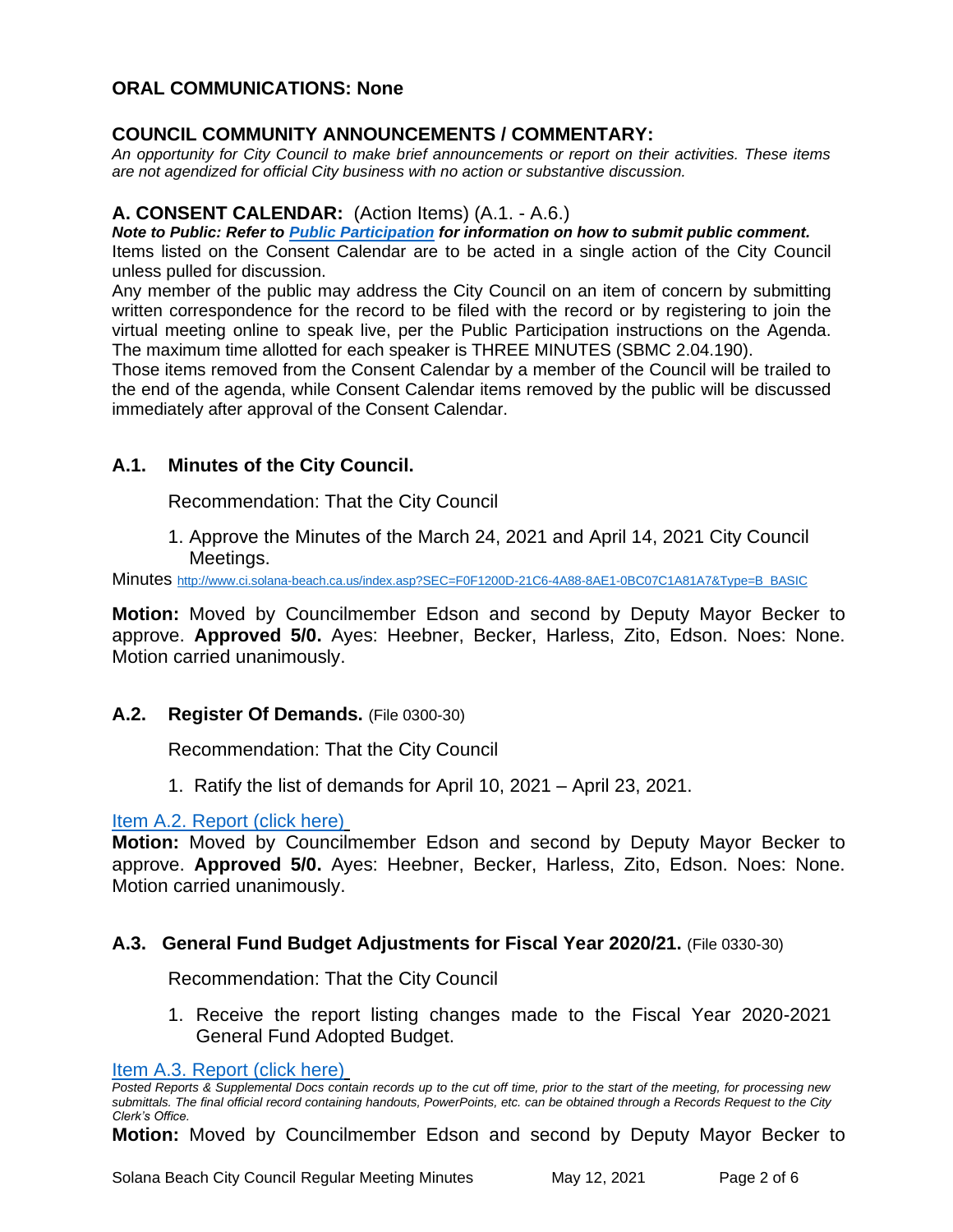approve. **Approved 5/0.** Ayes: Heebner, Becker, Harless, Zito, Edson. Noes: None. Motion carried unanimously.

#### **A.4. City of Kindness Council Subcommittee.** (File 0160-80)

Recommendation: That the City Council

1. Consider adoption of **Resolution 2021-059** forming a temporary City of Kindness Council Subcommittee for the upcoming fiscal year and appointing Mayor Heebner and Councilmember Zito to the City of Kindness Council Subcommittee with the Subcommittee and appointments concluding on June 30, 2022.

[Item A.4. Report \(click here\)](https://solanabeach.govoffice3.com/vertical/Sites/%7B840804C2-F869-4904-9AE3-720581350CE7%7D/uploads/Item_A.4._Report_(click_here)_-_5-12-21_O.pdf)

[Item A.4. Supplemental Docs \(upd. 5-12-21 at 3:25pm\)](https://solanabeach.govoffice3.com/vertical/Sites/%7B840804C2-F869-4904-9AE3-720581350CE7%7D/uploads/Item_A.4._Supplemental_Docs_(upd._5-12-21_at_325pm)_-_O.pdf)

*Posted Reports & Supplemental Docs contain records up to the cut off time, prior to the start of the meeting, for processing new submittals. The final official record containing handouts, PowerPoints, etc. can be obtained through a Records Request to the City Clerk's Office.*

**Motion:** Moved by Councilmember Edson and second by Deputy Mayor Becker to approve. **Approved 5/0.** Ayes: Heebner, Becker, Harless, Zito, Edson. Noes: None. Motion carried unanimously.

#### **A.5. Quarterly Investment Report.** (File 0350-44)

Recommendation: That the City Council

1. Accept and File the Cash and Investment Report for the quarter ended March 31, 2021.

[Item A.5. Report \(click here\)](https://solanabeach.govoffice3.com/vertical/Sites/%7B840804C2-F869-4904-9AE3-720581350CE7%7D/uploads/Item_A.5._Report_(click_here)_-_5-12-21_O.pdf)

*Posted Reports & Supplemental Docs contain records up to the cut off time, prior to the start of the meeting, for processing new submittals. The final official record containing handouts, PowerPoints, etc. can be obtained through a Records Request to the City Clerk's Office.*

**Motion:** Moved by Councilmember Edson and second by Deputy Mayor Becker to approve. **Approved 5/0.** Ayes: Heebner, Becker, Harless, Zito, Edson. Noes: None. Motion carried unanimously.

#### **A.6. Resolution of Denial - 330 S. Cedros Ave., Applicant: RAF Pacifica Group, Case: MOD21-002** (File 0600-40)

Recommendation: That the City Council

1. Adopt **Resolution 2021-057** denying the request for a Modification to the approved Development Review Permit, Structure Development Permit, Conditional Use Permit, Minor Exception, and Comprehensive Sign Plan for the conversion of a commercial retail tenant space to a commercial office tenant space in the mixed-use project at 330 S. Cedros Avenue, Solana Beach.

#### [Item A.6. Report \(click here\)](https://solanabeach.govoffice3.com/vertical/Sites/%7B840804C2-F869-4904-9AE3-720581350CE7%7D/uploads/Item_A.6._Report_(click_here)_-_5-12-21_O.pdf)

*Posted Reports & Supplemental Docs contain records up to the cut off time, prior to the start of the meeting, for processing new submittals. The final official record containing handouts, PowerPoints, etc. can be obtained through a Records Request to the City Clerk's Office.*

**Motion:** Moved by Councilmember Edson and second by Deputy Mayor Becker to approve. **Approved 5/0.** Ayes: Heebner, Becker, Harless, Zito, Edson. Noes: None.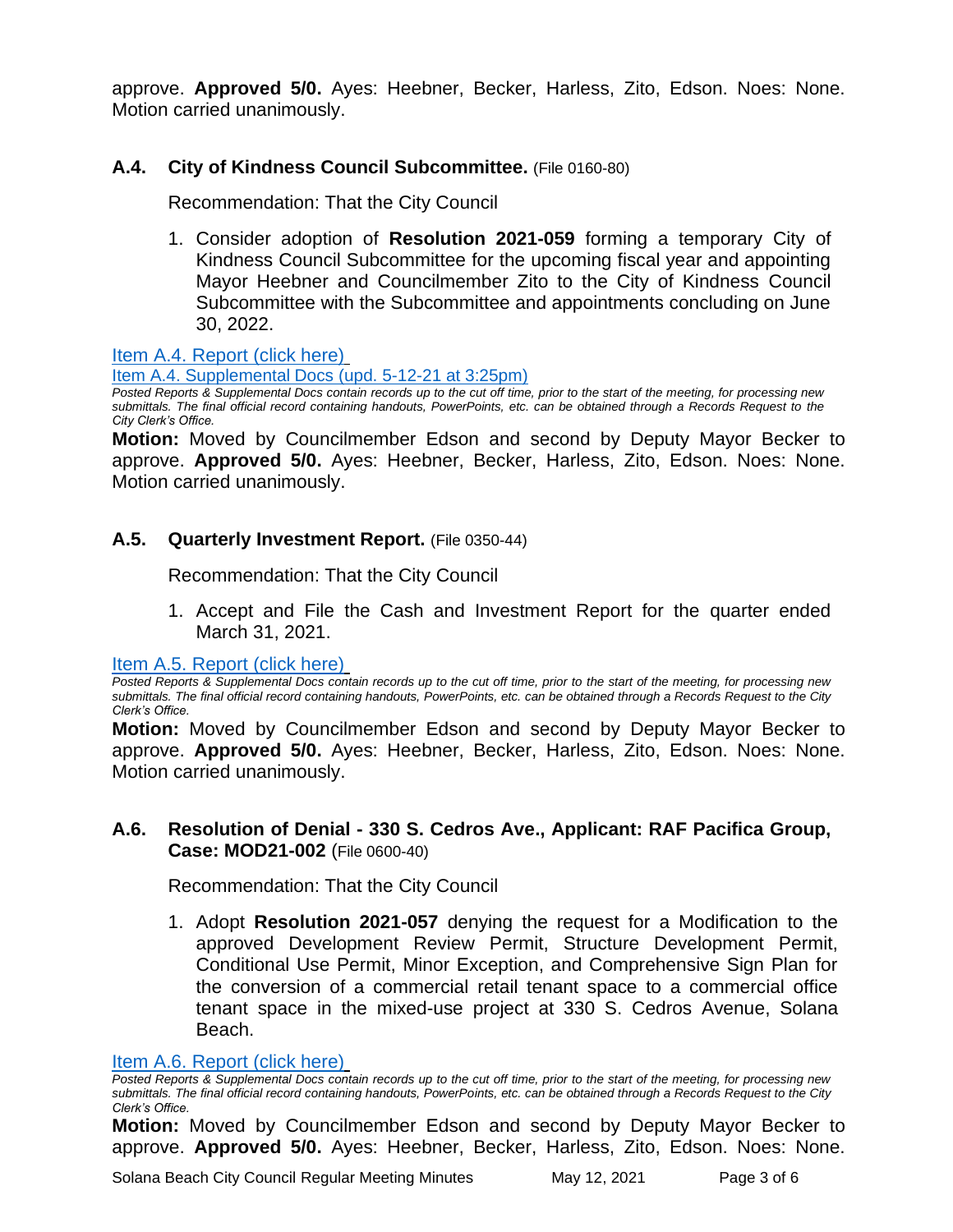Motion carried unanimously.

#### **B. PUBLIC HEARINGS: (None)**

#### **C. STAFF REPORTS: (C.1. – C.3.)**

*Note to Public: Refer to Public Participation for information on how to submit public comment.*  Any member of the public may address the City Council on an item of concern by submitting written correspondence for the record to be filed with the record or by registering to join the virtual meeting online to speak live, per the Public Participation instructions on the Agenda. The maximum time allotted for each speaker is THREE MINUTES (SBMC 2.04.190).

**C.1. Sewer Service Charges.** (File 1040-70)

Recommendation: That the City Council

1. Approve **Resolution 2021-060** to maintain sewer service charges at their current level for the next five fiscal years through FY 2025/26 and approve the Reserve Policy.

[Item C.1. Report \(click here\)](https://solanabeach.govoffice3.com/vertical/Sites/%7B840804C2-F869-4904-9AE3-720581350CE7%7D/uploads/Item_C.1._Report_(click_here)_-_5-12-21_O.pdf) 

Greg Wade, City Manager, introduced the item.

Ryan Smith, Finance Director, presented a PowerPoint (on file).

Council and Staff discussed the capital reserve requirements under the new policy, how waiving rate increases may affect the overall forecasting for future Capital Improvement Projects (CIP) and projected negative cash flow, consider maintaining an annual 1% increase rather than larger increases at a later date to catch up, and to bring back an annual update and review for consideration of whether an increase is necessary.

**Motion:** Moved by Councilmember Zito and second by Deputy Mayor Becker to approve. **Approved 5/0.** Ayes: Heebner, Becker, Harless, Zito, Edson. Noes: None. Motion carried unanimously.

#### **C.2. Website Redesign Services.** (File 0190-60)

Recommendation: That the City Council

1. Approve **Resolution 2021-055** authorizing the City Manager to sign an agreement with 360Civic for website redesign services for three years and authorizing extensions of the agreement for hosting and maintenance services for up to two additional years.

[Item C.2. Report \(click here\)](https://solanabeach.govoffice3.com/vertical/Sites/%7B840804C2-F869-4904-9AE3-720581350CE7%7D/uploads/Item_C.2._Report_(click_here)_-_5-12-21_O.pdf)

*Posted Reports & Supplemental Docs contain records up to the cut off time, prior to the start of the meeting, for processing new submittals. The final official record containing handouts, PowerPoints, etc. can be obtained through a Records Request to the City Clerk's Office.*

Posted Reports & Supplemental Docs contain records up to the cut off time, prior to the start of the meeting, for processing new *submittals. The final official record containing handouts, PowerPoints, etc. can be obtained through a Records Request to the City Clerk's Office.*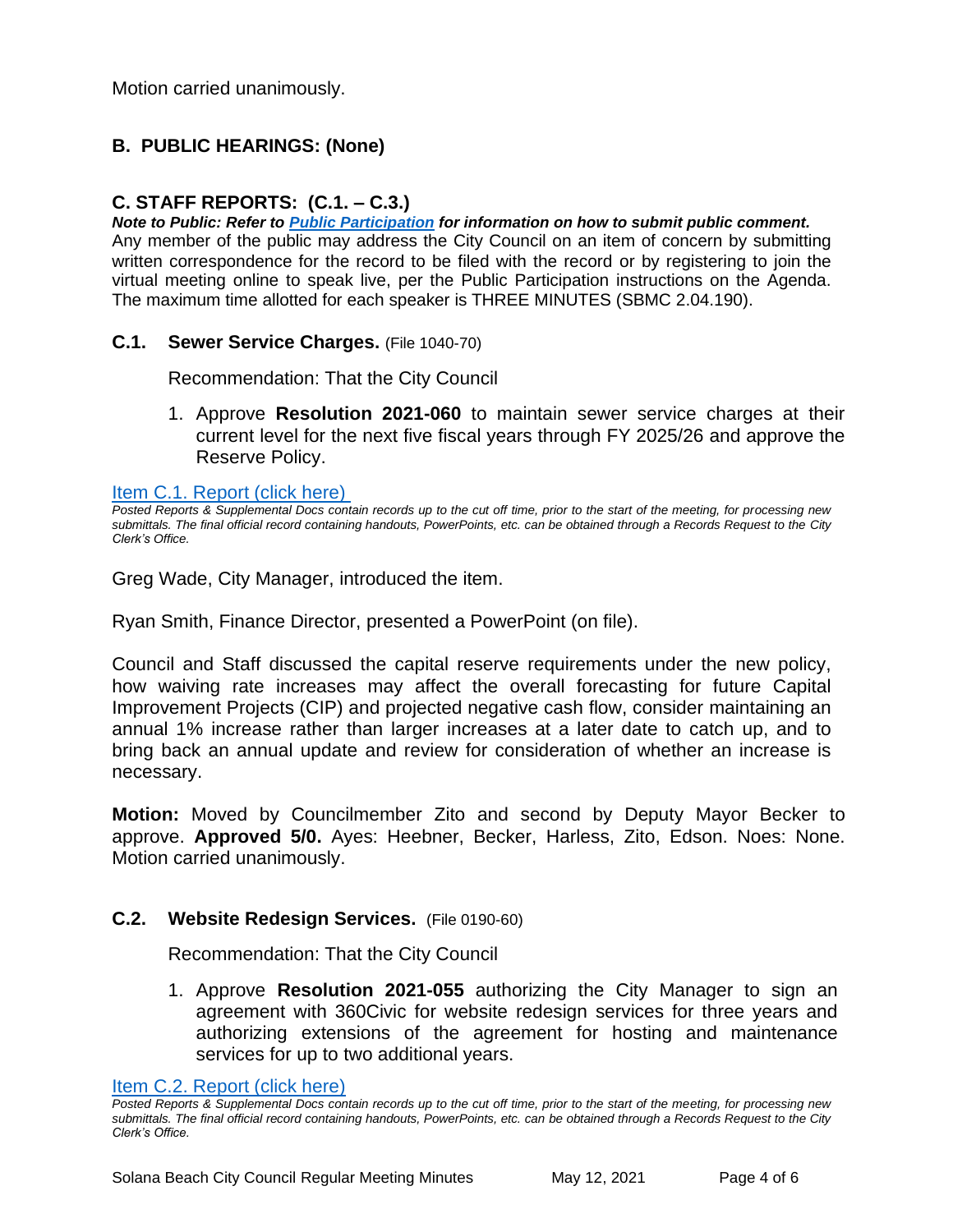Greg Wade, City Manager, introduced the item.

Rimga Viskanta, Sr. Management Analyst, presented a PowerPoint (on file).

Council and Ron Zayas, 360Civic, discussed using language translations with Google translate or professionally translated pages, the timeline to get the project completed would be approximately 4-6 months, they do not use design templates and design their own, and the annual cost is for hosting and development and a staging server, new functionalities and system upgrades, ADA changes, and security. Discussion continued regarding the 360Civic does not have offshore employees and only use their own employees, training and support were free for the life of the website, 24/7 emergency access, data privacy and security, search engine, and the company's municipal experience.

**Motion:** Moved by Councilmember Harless and second by Councilmember Edson to approve. **Approved 5/0.** Ayes: Heebner, Becker, Harless, Zito, Edson. Noes: None. Motion carried unanimously.

#### **C.3. Citizen Commission Vacancies: Public Arts Commission and Parks & Recreation Commission Appointments.** (File 0120-06)

Recommendation: That the City Council

1. Consider the application(s) submitted and make an appointment to the vacancy on the Public Arts Commission with a term ending January 2022 and make two appointments to the vacancies on the Parks & Recreation Commission with terms until January 2022 and January 2023.

[Item C.3. Report \(click here\)](https://solanabeach.govoffice3.com/vertical/Sites/%7B840804C2-F869-4904-9AE3-720581350CE7%7D/uploads/Item_C.3._Report_(click_here)_-_5-12-21_O.pdf)

[Item C.3. Updated Report #1 \(upd. 5-10-21 at 845am\)](https://solanabeach.govoffice3.com/vertical/Sites/%7B840804C2-F869-4904-9AE3-720581350CE7%7D/uploads/Item_C.3._Updated_Report_1_-_O.pdf)

[Item C.3. Supplemental Docs \(upd. 5-10-21 at 845am\)](https://solanabeach.govoffice3.com/vertical/Sites/%7B840804C2-F869-4904-9AE3-720581350CE7%7D/uploads/Item_C.3._Supplemental_Docs_(5-9-21)_-_O.pdf)

*Posted Reports & Supplemental Docs contain records up to the cut off time, prior to the start of the meeting, for processing new submittals. The final official record containing handouts, PowerPoints, etc. can be obtained through a Records Request to the City Clerk's Office.*

**Motion:** Moved by Councilmember Edson and second by Councilmember Harless to appoint Jeanie Grischy to the Public Arts Commission until 2023, James Lally to the Parks & Recreation Commission until 2023, and Jim Sagona to the Parks & Recreation Commission until 2022. **Approved 5/0.** Ayes: Heebner, Becker, Harless, Zito, Edson. Noes: None. Motion carried unanimously.

#### **WORK PLAN COMMENTS:**

*Adopted June 12, 2019*

#### **COMPENSATION & REIMBURSEMENT DISCLOSURE:**

GC: Article 2.3. Compensation: 53232.3. (a) Reimbursable expenses shall include, but not be limited to, meals, lodging, and travel. 53232.3 (d) Members of a legislative body shall provide brief reports on meetings attended at the expense of the local agency "*City*" at the next regular meeting of the legislative body.